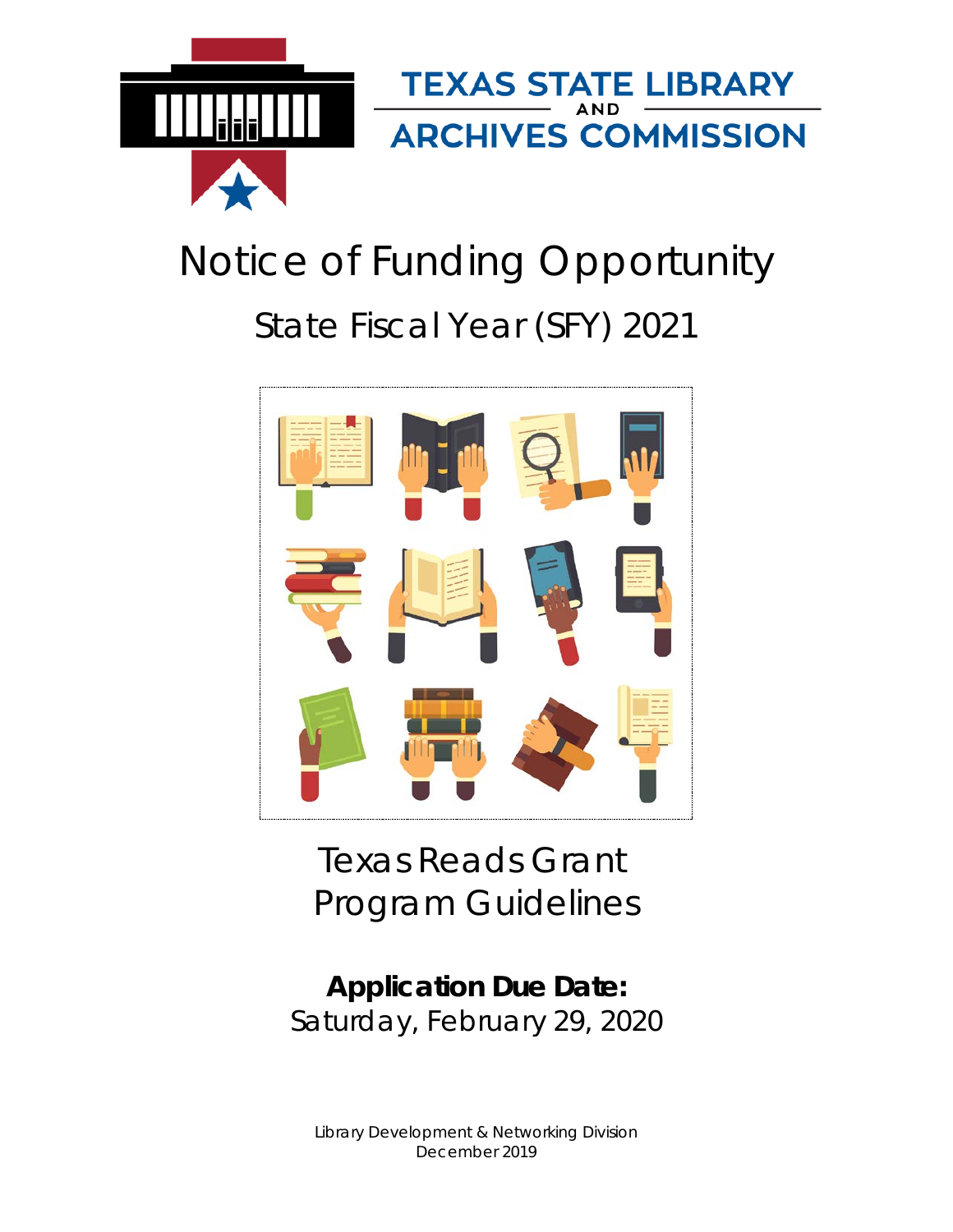# *Table of Contents*

# **Comments regarding the programs and services of the Texas State Library and Archives Commission can be addressed to: Director and Librarian**

P. O. Box 12927 Austin, Texas 78711-2927 512-463-5460 512-463-5436 fax

*Cover art: Courtesy of Bigstock Photo.*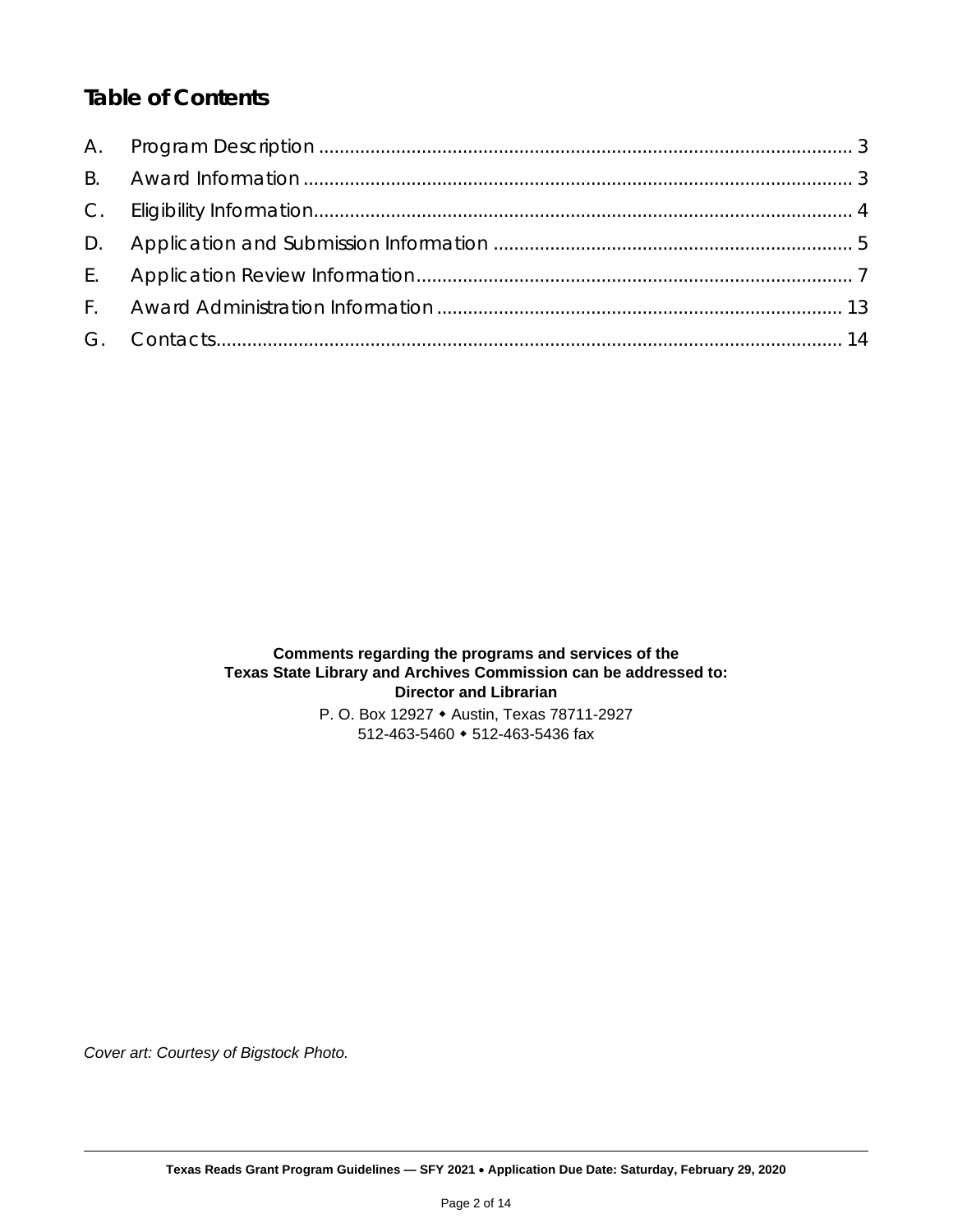# <span id="page-2-0"></span>**A. Program Description**

## **Goals and Purposes (13 TAC §2.710)**

This grant program funds public library programs to promote reading and literacy within local communities. Programs may be targeted to the entire community or to a segment of the community. Programs focusing on community engagement or involving collaboration with other community organizations are strongly encouraged. The agency may designate specific funding priorities for each grant cycle in response to identified needs. If this occurs, staff will provide details of funding priorities and scoring implications to applicants and to the peer review panel. These programs must meet the following LSTA goal as identified in the 2018-2022 LSTA 5-Year Plan

[\(https://www.tsl.texas.gov/sites/default/files/public/tslac/ld/pubs/lstaplan/LSTA 2018-2022-final plan](https://www.tsl.texas.gov/sites/default/files/public/tslac/ld/pubs/lstaplan/LSTA%202018-2022-final%20plan%20FINAL.pdf)  [FINAL.pdf\)](https://www.tsl.texas.gov/sites/default/files/public/tslac/ld/pubs/lstaplan/LSTA%202018-2022-final%20plan%20FINAL.pdf).):

#### *Need*

Texans of all ages need access to resources and services that promote and enhance literacy and further formal and informal learning.

#### *Goal*

Texans will have access to library services that support literacy and educational attainment, especially early childhood and family literacy, digital literacy, and lifelong learning.

Reading promotion programs are those that actively encourage people to read and to develop a lifelong love of reading. One goal of reading promotion programs is to develop a more literate community. Typically, this involves presenting or hosting programs that will involve people in reading activities and that will generate enthusiasm for reading.

Libraries may also coordinate programs in basic literacy; early childhood literacy; family literacy; the ability to read, write, and speak English; and to compute and solve problems at levels of proficiency necessary to function on the job and in society.

The purpose is not for collection development, or other activities primarily focused on the acquisition of library materials or resources.

## <span id="page-2-1"></span>**B. Award Information**

An estimated total of up to \$100,000 is expected to be available, subject to approval by the Texas State Library and Archives Commission and the availability of funds. Funding is provided by the U.S. Institute of Museum and Library Services (IMLS) as a subaward of IMLS' Grants to States Program under the Library Services and Technology Act.

Federal Award Identification Number (FAIN): LS-00-20-0044-20

Catalog of Federal Domestic Assistance (CFDA) Number: 45.310 Grants to States

#### **Maximum Award**

The maximum grant award for FY 2021 will be \$10,000.

#### **Length of Funding**

<span id="page-2-2"></span>Funding will be for one state fiscal year (September 1, 2020–August 31, 2021).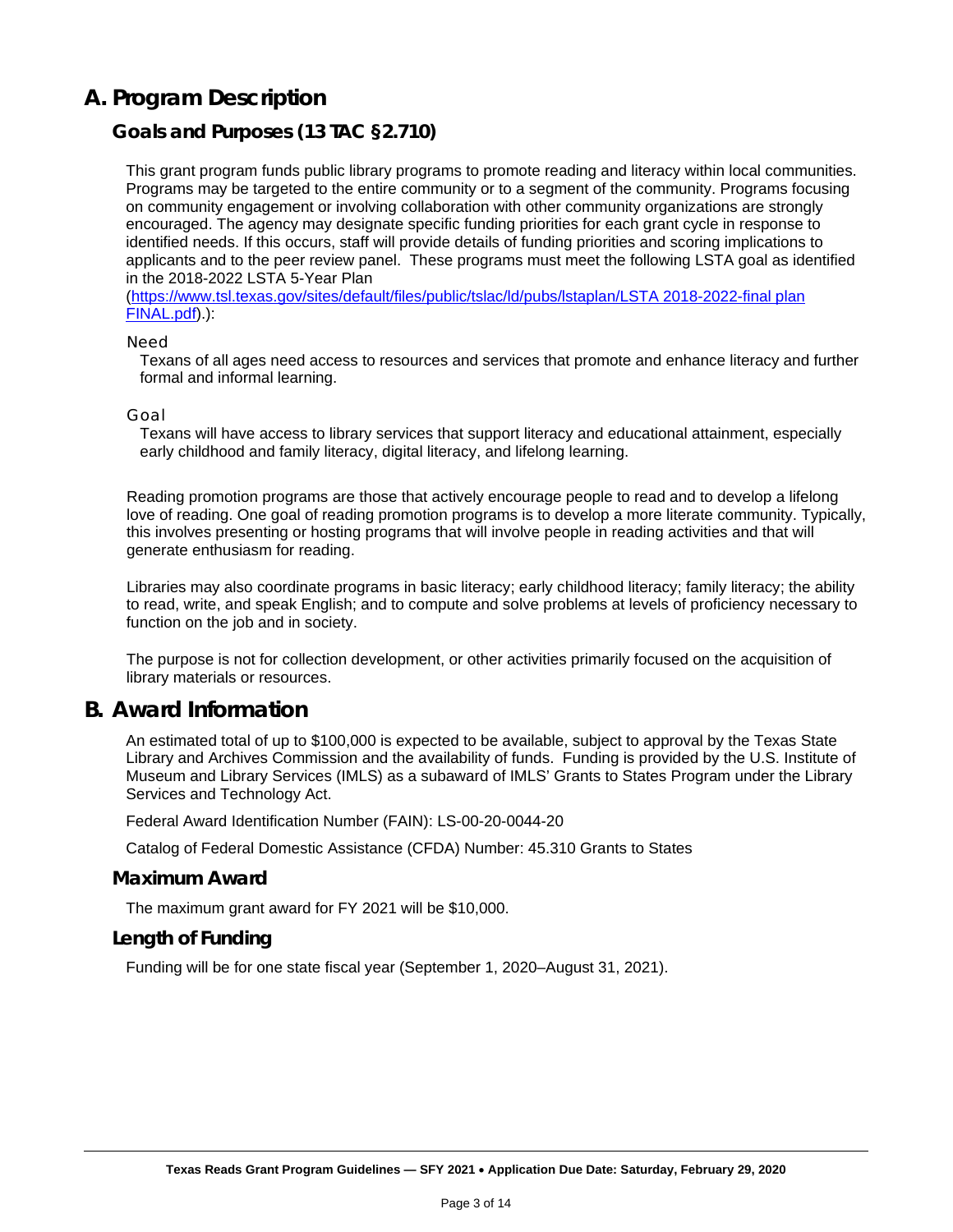# **C. Eligibility Information**

Public libraries and local public library systems, through their governing authority (city, county, corporation, or district) are eligible to apply for grants. To receive a grant, applicants must be members of the Texas Library System for the fiscal year the grant contracts are issued. Libraries or library systems will not be awarded more than one Texas Reads grant in a single grant cycle. Libraries or library systems will not be awarded a grant in *two consecutive grant cycles* for the same, or nearly the same, project.

TSLAC has the discretion to determine if a previous subrecipient is requesting funding to support a project that replicates previously funded projects. Priority will be given to new projects or programs not previously funded by TSLAC.

There is no requirement for cost sharing, matching funds, or cost participation with this grant program.

## **Eligible Activities**

This grant program will fund costs such as materials, professional services (e.g. speakers' fees, temporary personnel), and other operating expenses needed to implement a reading or literacy program. Programs may include, but are not limited to, book talks; author visits; book clubs or discussion groups; *Día (El Día de los niños/El día de los libros; Born-to-Read* or *Every Child Ready to Read* programs*; One Book, One Community* programs; or programs to enhance summer reading club activities.

Projects must include programming designed to actively engage participants in reading activities. Except as provided in grant guidelines, competitive grants may fund costs for staff, equipment, capital expenditures, supplies, professional services, and other typical operating expenses, as permitted by 13 TAC §2.116 (Uniform Grants Management Standards). The grant may also cover indirect costs as permitted in 2 CFR 200.

The purpose of this grant is not for collection development or other activities primarily focused on the acquisition of library materials or resources, or digitization projects.

#### **Ineligible Activities**

This grant program will NOT fund the following costs:

- a. Building construction, renovation, or repair, including fixtures and services
- b. Food, beverages, or food delivery equipment or services
- c. Awards, honoraria, prizes, or gifts
- d. Equipment or technology not specifically needed to carry out the goals of the grant
- e. Transportation/travel for participants or non-grant funded personnel
- f. Databases currently offered or similar to ones offered by the agency (i.e., a magazine index database may not be purchased if a comparable one is provided by the agency)
- g. Collection development purchases not targeted directly to the grant goals nor integral to the service program
- h. Advertising or public relations costs not directly related to promoting awareness of grant-funded activities
- i. Performers or presenters whose purpose is to entertain rather than to educate
- j. Other expenses as excluded in the guidelines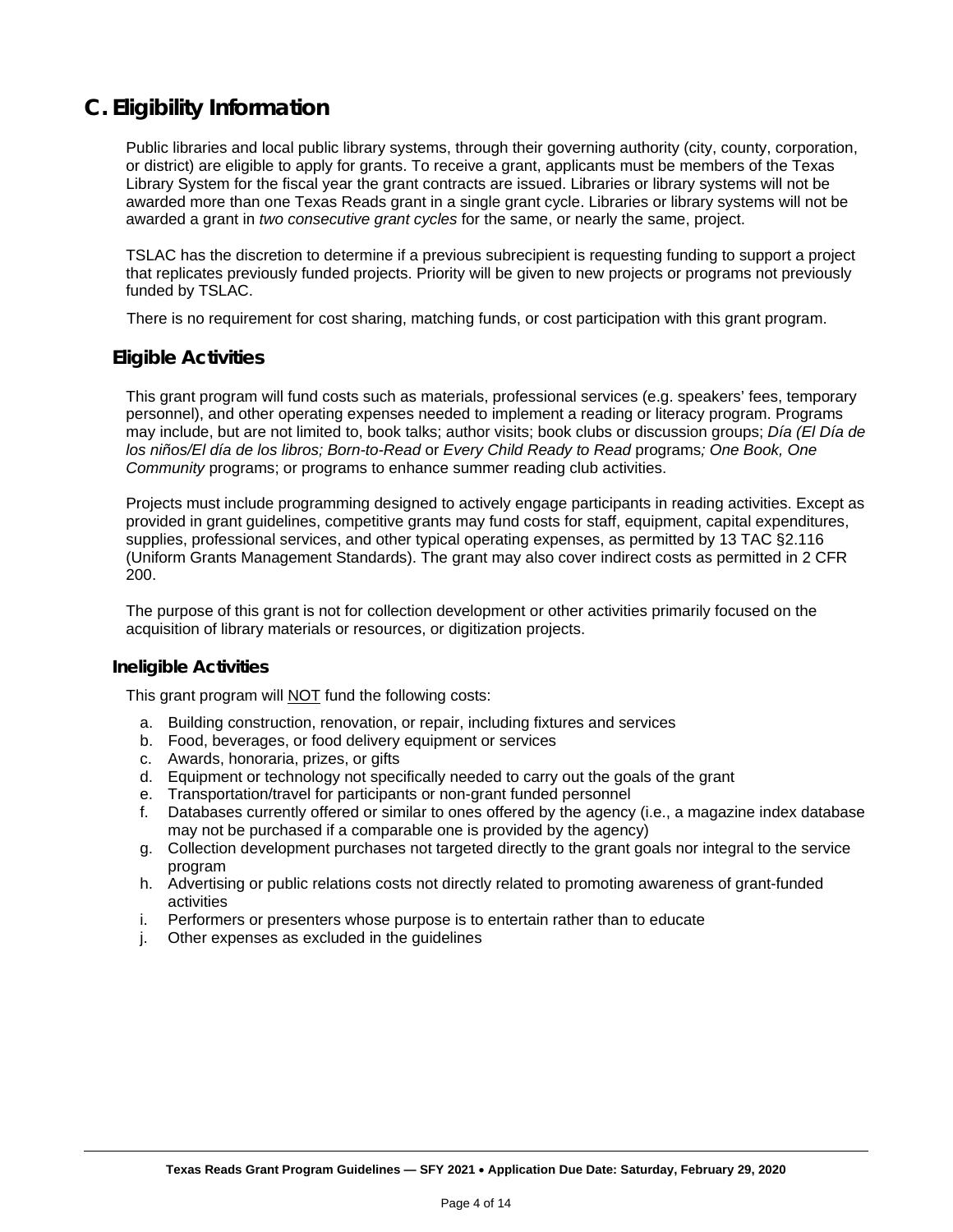# <span id="page-4-0"></span>**D. Application and Submission Information**

TSLAC strongly encourages potential applicants to review the archives of two webinars to learn more about the competitive grant programs and process [\(www.tsl.texas.gov/ld/workshops/webinars/archivedannexfy2020.html\):](www.tsl.texas.gov/ld/workshops/webinars/archivedannexfy2020.html):)

- 
- *2021 Funding Opportunities — TSLAC Competitive Grants — What's New* (November 13, 2019)
- *Applying for TSLAC Competitive Grants: What You Need to Know for FY 2021* (October 30, 2019)

## **Project Development and Draft Review**

The Texas State Library and Archives Commission (TSLAC) recommends that applicants discuss their projects with TSLAC staff before developing a proposal. TSLAC consultants are available to help throughout application development and in determining the best grant program for your project. For more information, contact Erica McCormick at 512-463-5527 or via e-mail at grants@tsl.texas.gov.

TSLAC also strongly encourages applicants to submit a draft of the proposal to TSLAC for review. TSLAC has created a Microsoft® Word® grant application template, available on the TSLAC website at <https://www.tsl.texas.gov/ld/funding/index.html> for applicants to use in preparing a draft which can then be used to populate the online application. Please note that the online application will not accept tables, charts, or images.

To allow adequate time to review the draft proposal, submit the draft via e-mail to [grants@tsl.texas.gov,](mailto:grants@tsl.texas.gov) with the subject line "2021 Draft Proposal," **by Friday, January 24, 2020.**

## **Grant Management System (GMS) Access**

TSLAC uses a grant management system or GMS that enables applicants to apply for grants electronically through a web portal at https://grants.tsl.texas.gov. Applications and required documents must be submitted in GMS by the due date to be eligible for consideration. To submit your application online, you must have an active GMS account. To create or activate an account, please have your library director submit a contact import form [\(https://www.tsl.texas.gov/sites/default/files/public/tslac/ld/funding/lsta/Contact Import](https://www.tsl.texas.gov/sites/default/files/public/tslac/ld/funding/lsta/Contact%20Import%20Template.xls)  [Template.xls\)](https://www.tsl.texas.gov/sites/default/files/public/tslac/ld/funding/lsta/Contact%20Import%20Template.xls) to grants@tsl.texas.gov. The e-mail should reference "GMS Access" in the subject line. TSLAC staff will review the request and grant appropriate access.

If needed because of difficulty using the Internet or other accessibility reasons, potential applicants may request paper copies of materials from Erica McCormick, TSLAC Grants Administrator, at 512-463-5527, via e-mail at grants@tsl.texas.gov.

## **Application Components**

The grant application consists of the following components to be submitted in GMS (unless noted):

- 1. Application certification form (print, sign, and upload)
- 2. Program narrative and budget
- 3. Children's Internet Protection Act (CIPA) certification form (print, sign, and upload)
- 4. Letters of cooperation (if applicable) If the project is collaborative in nature, letters of cooperation indicating commitment of time, funds, volunteers, or other resources must be submitted from all participating organizations. Letters should be addressed to Erica McCormick, Grants Administrator, TSLAC, P. O. Box 12927, Austin, Texas 78711-2927. Applicants are encouraged to upload letters in GMS.
- 5. Letters of support (optional) A maximum of three (3) letters of general support may also be submitted. Letters should be addressed to Erica McCormick, Grants Administrator, TSLAC, P. O. Box 12927, Austin, Texas 78711-2927. Applicants are encouraged to upload letters in GMS.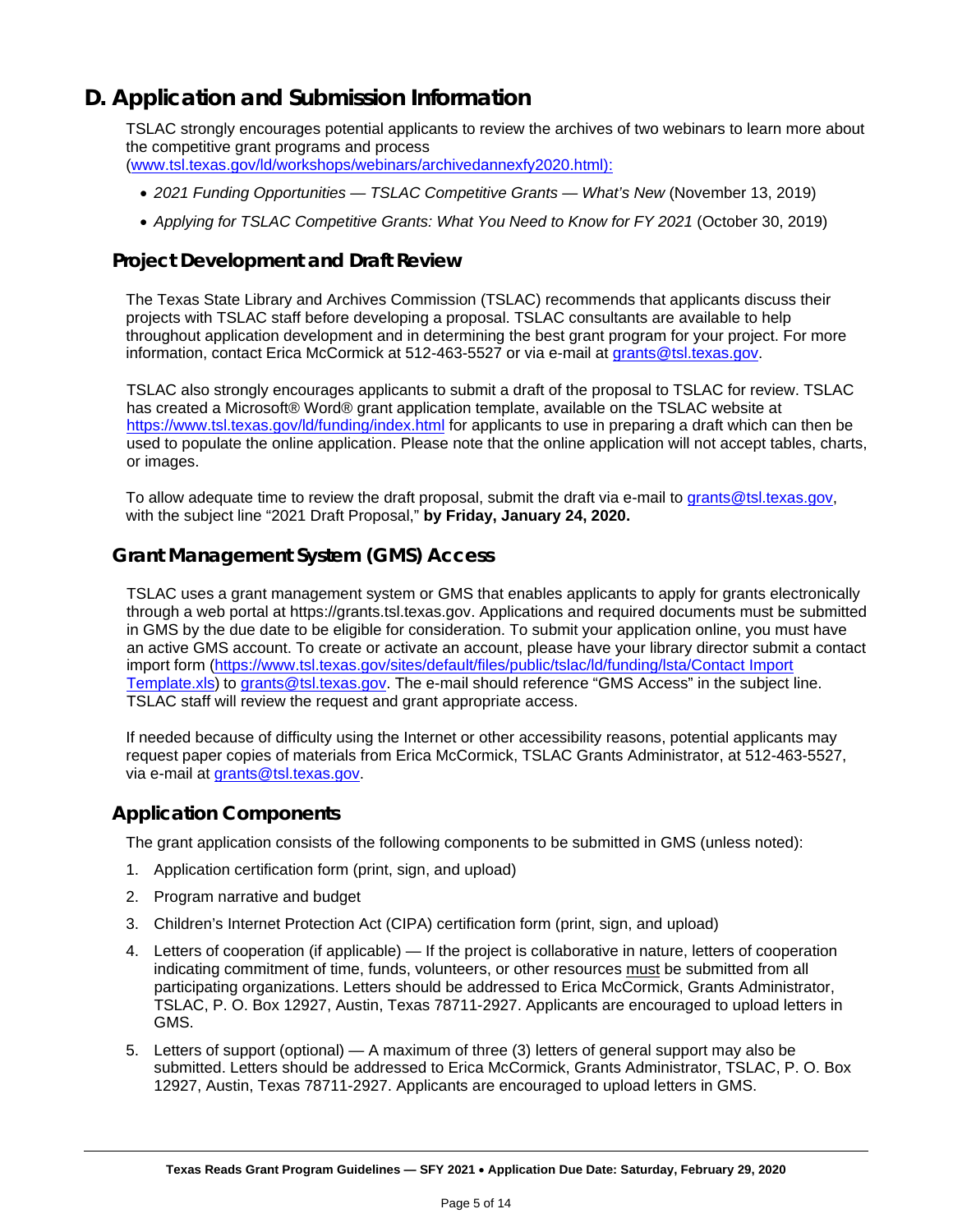## **Other requirements**

Before submitting an application, the applicant organization must have a current and active D-U-N-S® Number and SAM.gov (System for Award Management) registration. Check your materials and registrations well in advance of the application deadline to ensure that they are accurate, current, and active.

If your D-U-N-S® and SAM registrations are not active and current at the time of submission, your proposal will be rejected; if they are not active and current at the time of an award, your proposal cannot be funded.

Information on how to obtain a DUNS number may be found on D&B's website (fedgov.dnb.com/webform) or by calling D&B, toll-free, at 866-705-5711. Information regarding SAM registration may be found at www.sam.gov. Obtaining a DUNS number and registering in SAM.gov is free.

#### **Who can submit the online application?**

Any individual authorized to use GMS and having the correct security role will be able to submit the application in GMS. Applicants will still be required to submit the signed application certification in GMS. The application certification must be signed by an individual authorized to enter into contracts with the State of Texas (e.g., county judge, city manager, etc.).

#### **Deadline and Submission**

Completed applications and *all* required documents must be submitted in GMS **by 11:59 p.m. Central Time, Saturday, February 29, 2020.** *Please be advised that technical support will not be available after 5 p.m., Friday, February 28, 2020.*

If you are unable to submit your application and/or required documentation via GMS, you may submit documents via mail, e-mail, or fax. Please send to the attention of: **2021 Grants, Library Development & Networking Division,** via e-mail to grants@tsl.texas.gov, fax at 512-936-2306, or mail to Library Development & Networking Division, TSLAC, P. O. Box 12927, Austin, TX 78711, (TSLAC street address: 1201 Brazos, Austin, TX 78701).

**Late submissions may be considered for review on a case-by-case basis following the TSLAC protest procedures as outlined in Section F (13 TAC §2.55) and decision by the Director and Librarian.**

## **Program Timeline**

| December 2020            | Guidelines released                                                     |
|--------------------------|-------------------------------------------------------------------------|
| <b>January 24, 2020</b>  | Draft proposals due to TSLAC for review (recommended, but not required) |
| <b>February 29, 2020</b> | Applications and required forms due in GMS                              |
| March-May 2020           | Application packets evaluated by Grant Review Panel                     |
| <b>June 2020</b>         | Applicants notified of Grant Review Panel recommendations               |
| August 2020              | Commission meets and approves projects; Contracts issued                |
| September 1, 2020        | Projects begin                                                          |
| <b>August 31, 2021</b>   | Projects end                                                            |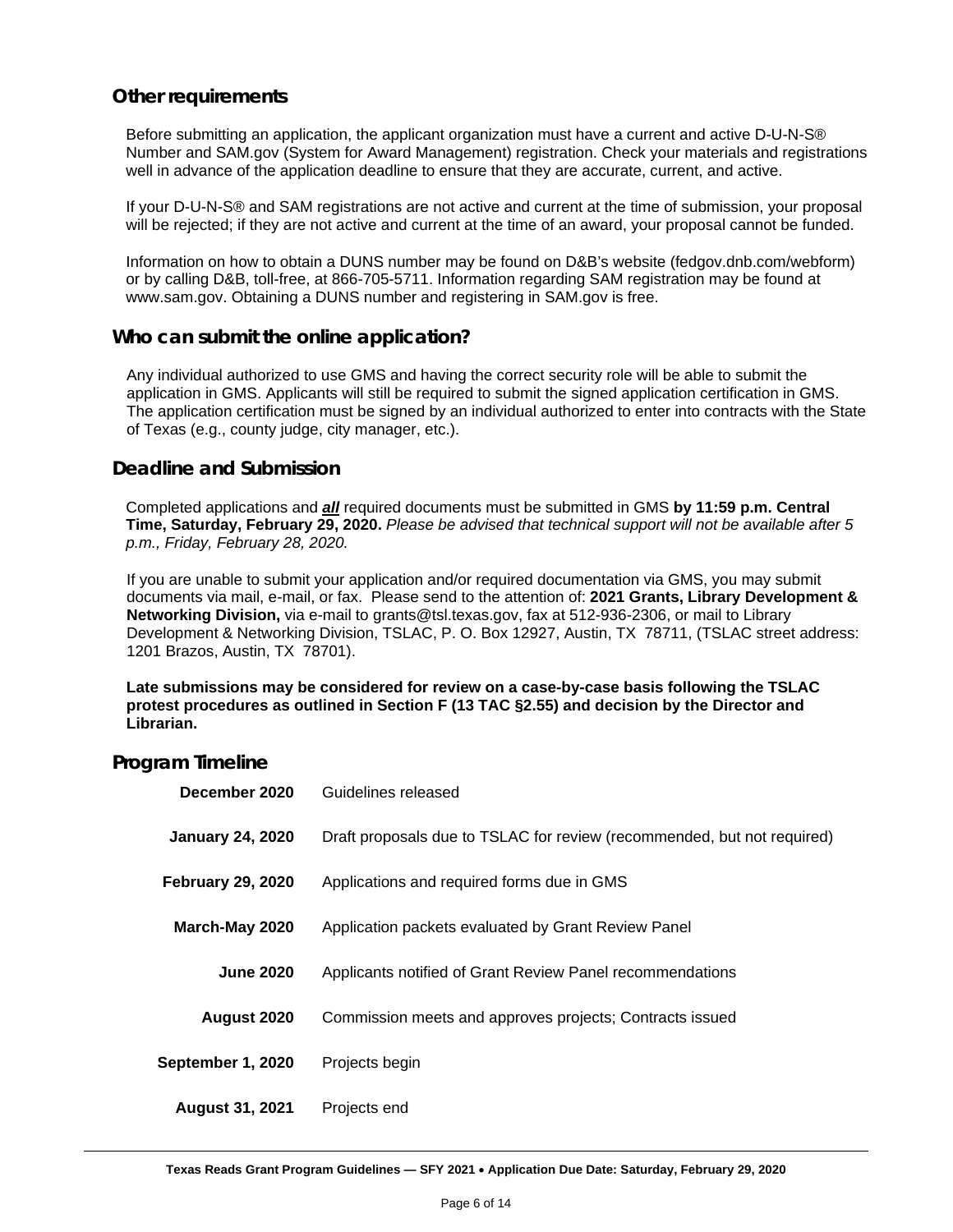# <span id="page-6-0"></span>**E. Application Review Information**

## **Criteria for Award**

This grant program is competitive. The Texas Reads Grant Review Panel will score proposals on the six criteria listed below (13 TAC §2.712). The maximum number of points for each category is listed.

#### **The detailed scoring rubric that will be used by the Texas Reads Grant Review Panel is provided on the following pages.**

#### **1. Needs Assessment (20 points)**

Describe why the program is needed in the community. Address the program goals and audience. Describe the greater community to be served using demographic statistics, library records, or surveys to support these statements.

#### **2. Program Purpose (20 points)**

Describe the program goals, audience, intended outcomes, and relationship to the library long-range plan or goals. Include one or more of the Texas Reads Grant Program outcomes as well as any additional outcomes specific to your program.

Texas Reads outcomes:

- Participants read more.
- Participants enjoy reading.
- Participants have more confidence in their reading ability.
- Participants incorporate attitudes and/or behaviors into their lives that are associated with increased family reading skills.
- Participants report increased participation in adult education classes at the library and/or partner agency (e.g. ESL, literacy, GED classes, and tutoring)
- Participants report increased participation in children's literacy programs at the library and/or at the partner agency (e.g. story time, summer reading club, storytelling)

*Note:* Points are not awarded based on the number of Texas Reads Grant Program outcomes selected; use only those that apply to your program.

#### **3. Program Design (20 points)**

Provide a detailed description of the program and its activities. Describe any collaboration planned with other community organizations. Thoroughly describe services, programs, and activities.

#### **4. Timetable (10 points)**

Provide a timetable of program activities.

#### **5. Evaluation (10 points)**

Describe how the anticipated outcomes will be measured. Set achievable, measurable outcomes and present a reasonable method to collect data. Present a method to count users of the services as well as measure the effectiveness of the service. Funded programs will be required to use outcomes-based evaluation methods and submit a completed IMLS Outcomes Logic Model template, which is downloadable from the application screen in the online application system (GMS). Funded programs will also be required to evaluate their programs in accordance with Legislative Budget Board (LBB) measures.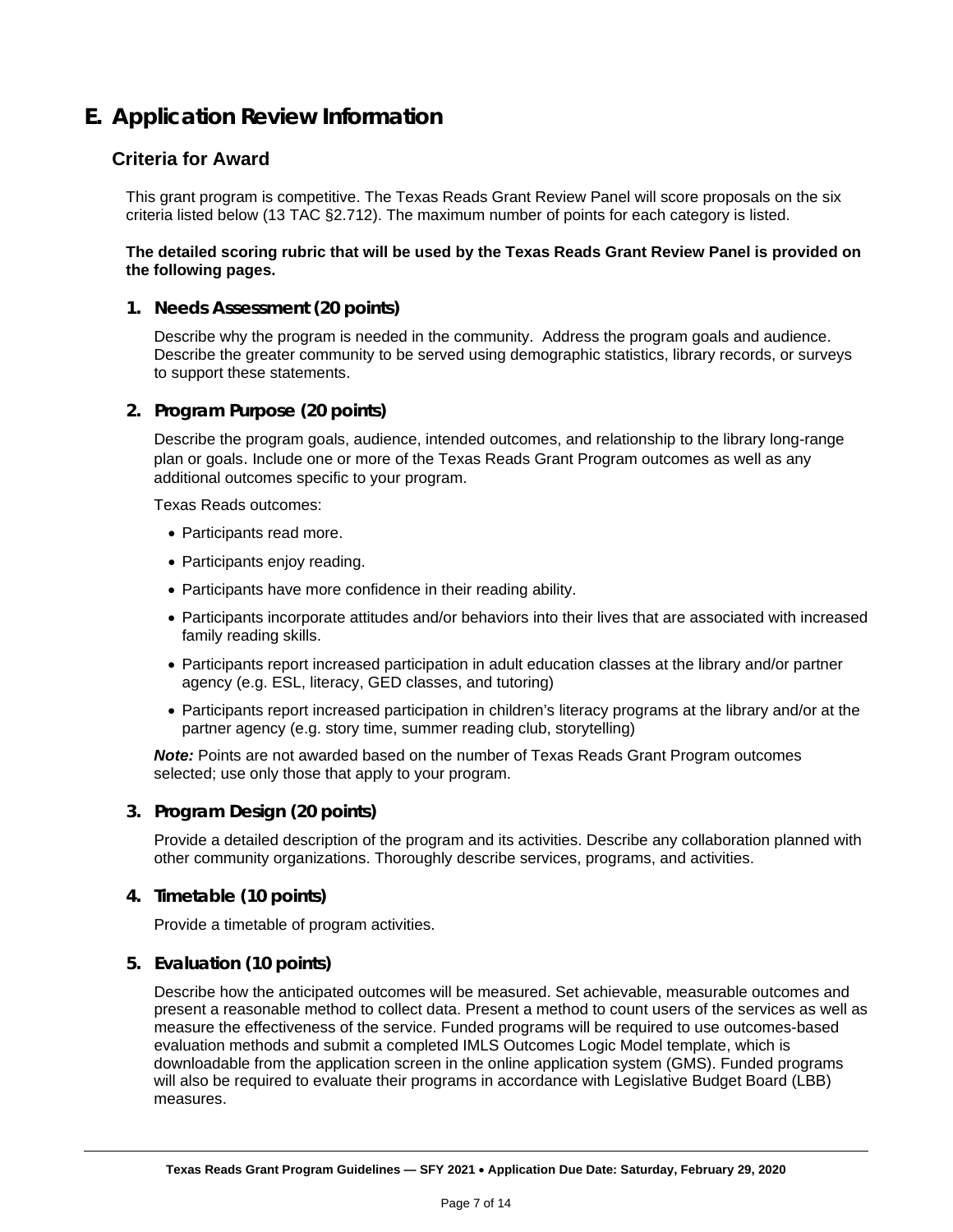**6. Budget (20 points)**

Provide a detailed budget and justify budgeted costs. There is no requirement for cost sharing, matching funds, or cost participation with this grant program.

## **Peer Review (13 TAC §2.113)**

- (a) The commission may use peer review panels to evaluate applications in competitive grant programs.
- (b) The director and librarian may select professionals, citizens, community leaders, and agency and library staff to evaluate grant applications. Peer reviewers must have appropriate training or service on citizen boards in an oversight capacity and may not evaluate grant applications in which there is, or is a possible appearance of, a conflict of interest.
- (c) The agency staff will distribute selected applications to reviewers and will provide written instructions or training for peer reviewers. Reviewers must complete any training prior to reviewing applications.
- (d) The reviewers score each application according to the review criteria and requirements stated in the grant guidelines.
- (e) Each peer review evaluation of an application for competitive grants shall be appropriately documented by the peer reviewer conducting the evaluation. The documentation shall include the scores assigned by the peer reviewer. The peer reviewer may also include comments that may be shared with the applicant.
- (f) To be eligible for review, each application must be submitted by the specified deadline with all required components and all necessary authorization signatures.

## **Funding Decisions (13 TAC §2.114)**

- (a) The agency staff will submit a recommended priority-ranked list of applicants for possible funding. Final approval of a grant award is solely at the determination of the Texas State Library and Archives Commission.
- (b) Applications for grant funding will be evaluated only upon the information provided in the written application.
- (c) The agency staff may negotiate with selected applicants to determine the terms of the award. To receive an award, the applicant must accept any additional or special terms and conditions listed in the grant contract and any changes in the grant application.
- (d) The agency staff will notify unsuccessful applicants in writing.

## **Awarding of Grants (13 TAC §2.115)**

The commission has the right to reject applications or cancel or modify a grant solicitation at any point before a contract is signed. The award of any grant is subject to the availability of funds.

## **TSLAC Staff Responsibility (13 TAC §2.117)**

The Texas State Library and Archives Commission (TSLAC) staff will review each application packet for the following:

- Legal eligibility of the institution to participate in this grant program and appropriate authorizing signature
- Conformance to the federal and state regulations pertaining to grants
- Inclusion of unallowable costs
- Errors in arithmetic or cost calculations
- Submission of all required forms
- Compliance with submission procedures and deadlines
- Relevance and appropriateness of the project design and activities to the purpose of the grant program

Agency staff will raise issues and questions regarding the needs, methods, staffing, and costs of the applications. Staff will also raise concerns regarding the relevance and appropriateness of the project design and activities to the purpose of the grant program. Staff comments will be sent to the grant review panel with the applications for consideration by the panel.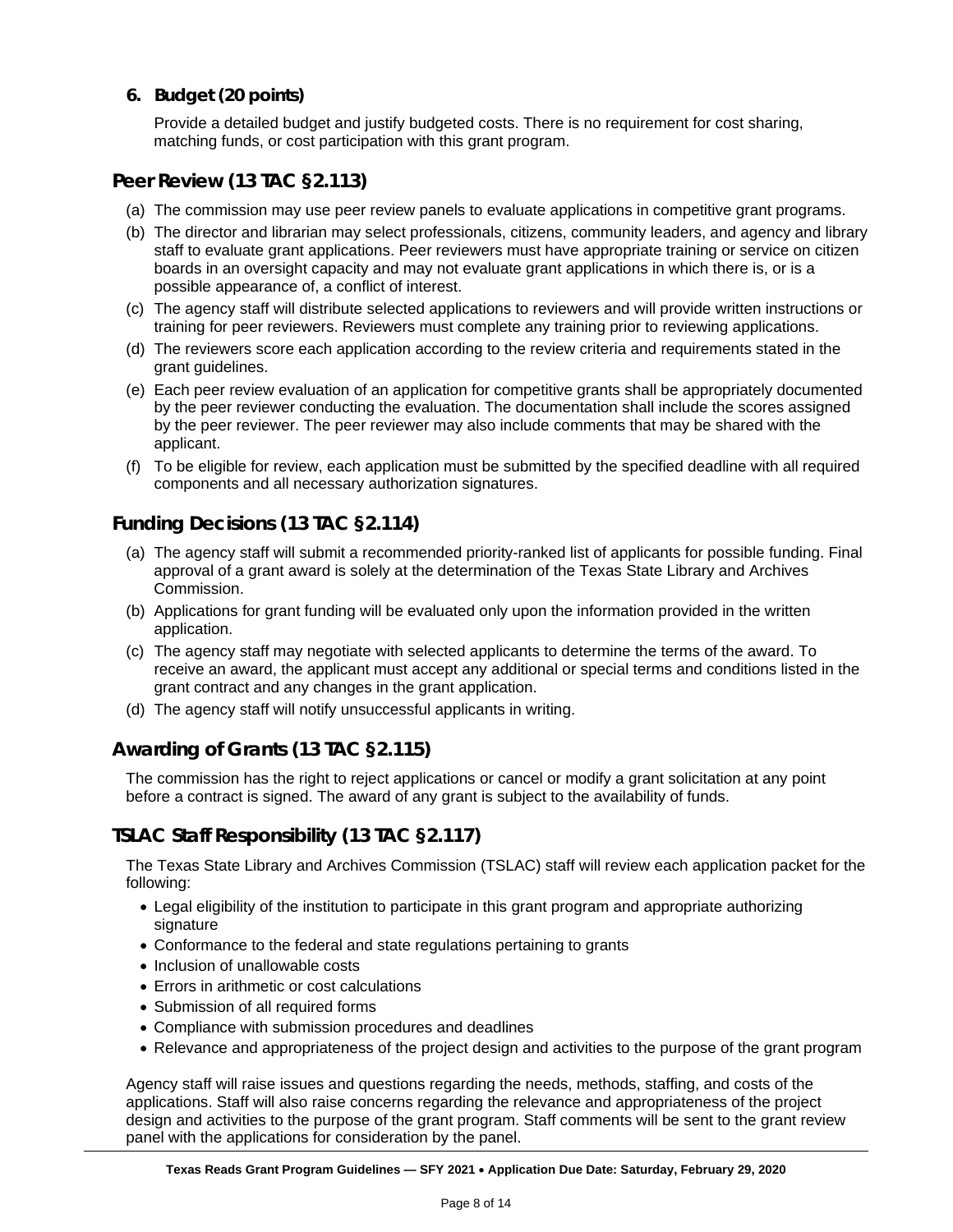Applicants will be sent a copy of the staff comments to give applicants an opportunity to respond in writing. Applicants may not modify the grant proposal in any way; however, applicants' responses to staff will be distributed to the panel.

Applications with significant errors, omissions, or eligibility issues will not be rated. Applications in which the project design and activities are not relevant and appropriate to the purpose of the grant program will be ineligible.

Agency staff will be available to offer technical assistance to reviewers.

## **Grant Review Panel Responsibility (13 TAC §2.117)**

Applications will be scored using the following process:

- (1) The peer reviewers will review all complete and eligible grant applications forwarded to them by agency staff and complete a rating form for each. Each reviewer will evaluate the proposal in relation to the specific requirements of the criteria and will assign a value, depending on the points assigned to each criterion.
- (2) No reviewer who is associated with an applicant or with an application, or who stands to benefit directly from an application, will evaluate that application. Any reviewer who feels unable to evaluate a particular application fairly may choose not to review that application.
- (3) Reviewers will consider and assess the strengths and weaknesses of any proposed project only on the basis of the documents submitted. Considerations of geographical distribution, demographics, type of library, or personality will not influence the assessment of a proposal by the review panel. The panel members must make their own, individual, decisions regarding the applications. The panel may discuss applications. The panel's recommendations will be compiled from the individual assessments, not as the result of a collective decision or vote.
- (4) Reviewers may not discuss proposals with any applicant before the proposals are reviewed. Agency staff is available to provide technical assistance to reviewers. Agency staff will conduct all negotiations and communications with the applicants.
- (5) Reviewers may recommend setting conditions for funding a given application or group of applications (e.g., adjusting the project budget, revising project objectives, modifying the timetable, amending the evaluation methodology, etc.). The recommendation must include a statement of the reasons for setting such conditions. Reviewers who are ineligible to evaluate a given proposal will not participate in the discussion of funding conditions.
- (6) Reviewers will submit their evaluation forms to the agency. In order to be counted, the forms must arrive before the specified due date.

## **Decision Making Process (13 TAC §2.118)**

To be considered eligible for funding by the commission, any application must receive a minimum adjusted mean score of more than 60 percent of the maximum points available. To reduce the impact of scores that are exceedingly high or low, or otherwise outside the range of scores from other reviewers, agency staff will tabulate the panel's work using calculations such as an adjusted mean score.

- (1) Applications will be ranked in priority order by score for consideration by the commission.
- (2) If insufficient funds remain to fully fund the next application, the staff will negotiate a reduced grant with the next ranked applicant.
- (3) If the panel recommends funding an application that, for legal, fiscal, or other reasons, is unacceptable to the staff, a contrary recommendation will be made. The applicant will be informed of this situation prior to presentation to the commission and may negotiate a revision to the application. A positive recommendation to the commission will be contingent upon successfully completing these negotiations prior to the commission meeting.
- (4) If the panel is unable to produce a set of recommendations for funding, the agency staff will use the same evaluation procedures to develop recommendations to the commission.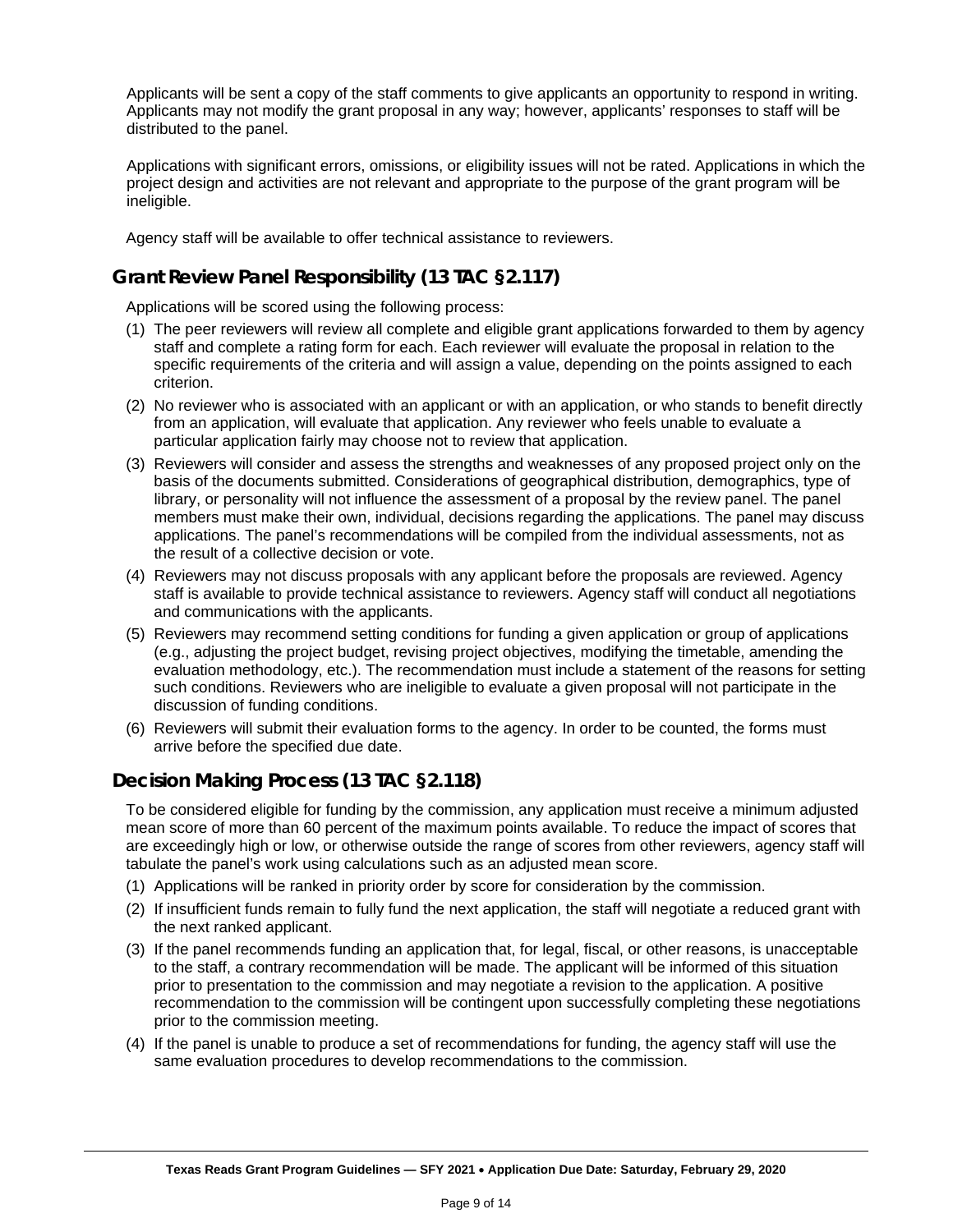## **Multiple Applications (13 TAC §2.119)**

Applicants for competitive grants may submit more than one grant application for different projects, in different grant programs. Applicants may not submit the same, or nearly the same, application in more than one grant category. Applicants may submit more than one grant application for a grant program if the grant program has specified categories for application and the proposals submitted are not the same, or nearly the same, project.

## **Scoring Rubric**

#### **Project Scoring Total in Six Areas: 100 points**

Relevance and appropriateness of the project design and activities to the goals and purpose of the Texas Reads grant program will be considered in the scoring of all criteria. Members of the Texas Reads Grant Review Panel may score each criterion as follows:

**0-1 points:** Project does not meet the goals and purposes of the Texas Reads grant program. **2-3 points:** Project partially meets the goals and purposes of the Texas Reads grant program. **4-5 points:** Project is a clear fit for the goals and purposes of the Texas Reads grant program.

#### **1. Needs Assessment (Points: Raw score = 5 max, weight = 4; Final score = 20 max)**

Describe why the program is needed in the community. Address the program goals and audience. Describe the greater community to be served using demographic statistics, library records, or surveys to support these statements.

| 0-1 points                                                                                                                                                                                                                                                                                                                | 2-3 points                                                                                                                                                                                                                                                                                                     | 4-5 points                                                                                                                                                                                                                                                                                                                   |
|---------------------------------------------------------------------------------------------------------------------------------------------------------------------------------------------------------------------------------------------------------------------------------------------------------------------------|----------------------------------------------------------------------------------------------------------------------------------------------------------------------------------------------------------------------------------------------------------------------------------------------------------------|------------------------------------------------------------------------------------------------------------------------------------------------------------------------------------------------------------------------------------------------------------------------------------------------------------------------------|
| • Provides no evidence of need<br>for program in community.<br>• Program goals and audience are<br>not defined.<br>• Does not describe needs<br>assessment process and/or how<br>need was determined (i.e., no<br>description of community served,<br>demographic statistics, library<br>records or evidence or surveys). | • Provides partial/some<br>evidence of need for program<br>in community.<br>• Program goals and audience<br>are defined but show little to<br>no connection to description<br>of community need.<br>• Needs assessment process<br>seems vague and<br>incompletely describes how<br>stated need was determined. | • Provides clear and convincing<br>evidence of need for program<br>in community.<br>• Program goals and audience<br>are clearly connected to<br>description of community<br>need.<br>• Clearly describes needs<br>assessment process including<br>how stated need was<br>determined (e.g., statistics,<br>records, surveys). |

#### **2. Program Purpose (Points: Raw score = 5 max, weight = 4; Final score = 20 max)**

Describe the program goals, audience, intended outcomes, and relationship to the library long-range plan or goals. Include one or more of the Texas Reads Grant Program outcomes (see p. 5) as well as any additional outcomes specific to your program.

| 0-1 points                                                                                                                                                                                                                                                                                        | 2-3 points                                                                                                                                                                                                                         | 4-5 points                                                                                                                                                                                                         |
|---------------------------------------------------------------------------------------------------------------------------------------------------------------------------------------------------------------------------------------------------------------------------------------------------|------------------------------------------------------------------------------------------------------------------------------------------------------------------------------------------------------------------------------------|--------------------------------------------------------------------------------------------------------------------------------------------------------------------------------------------------------------------|
| • Program goals are not defined.<br>• Audience is not defined.<br>• Applicant has not identified one<br>or more of the Texas Reads<br>Grant Program Outcomes or any<br>other outcomes specific to the<br>proposed project.<br>• Relationship to library long-<br>range plan or goals not defined. | • Program goals are defined.<br>• Audience is defined.<br>• Applicant has included one or<br>more of the Texas Reads<br><b>Grant Program Outcomes</b><br>and, if necessary, other<br>outcomes specific to the<br>proposed project. | • Program goals are clearly<br>defined and related to<br>community needs described in<br>Needs Assessment.<br>• Audience is clearly defined<br>and related to community<br>needs described in Needs<br>Assessment. |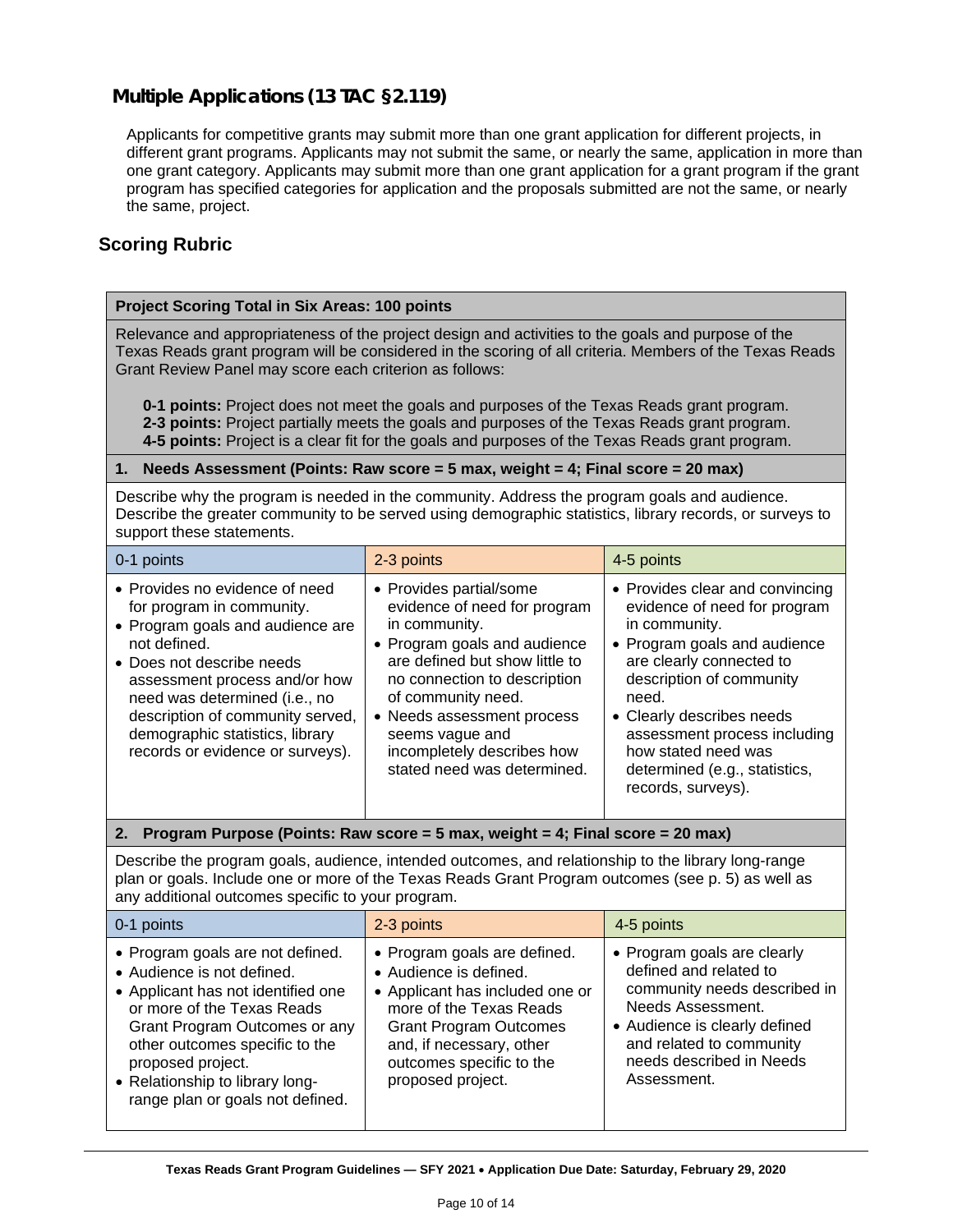| • Project purpose is unclear.                                                                                                                                                                                                      | • Relationship to library long-<br>range plan or goals is<br>defined.<br>• Project purpose is defined<br>and direction and some<br>relationship to community<br>needs.                                                                      | • Applicant has included one or<br>more of the Texas Reads<br><b>Grant Programs Outcomes</b><br>and, if necessary, other<br>outcomes specific to the<br>proposed project and they<br>clearly tie to the purpose<br>being described and to the<br>community needs addressed<br>in Needs Assessment.<br>• Program explicitly ties to the<br>library long-range plans or<br>goals.<br>• Project purpose is clearly<br>defined and is strongly related<br>to community needs<br>described in Needs<br>Assessment. |  |  |
|------------------------------------------------------------------------------------------------------------------------------------------------------------------------------------------------------------------------------------|---------------------------------------------------------------------------------------------------------------------------------------------------------------------------------------------------------------------------------------------|---------------------------------------------------------------------------------------------------------------------------------------------------------------------------------------------------------------------------------------------------------------------------------------------------------------------------------------------------------------------------------------------------------------------------------------------------------------------------------------------------------------|--|--|
| 3.                                                                                                                                                                                                                                 | Program Design (Points: Raw score = 5 max, weight = 4; Final score = 20 max)                                                                                                                                                                |                                                                                                                                                                                                                                                                                                                                                                                                                                                                                                               |  |  |
| Provide a detailed description of the program and its activities. Describe any collaboration planned with<br>other community organizations. Thoroughly describe services, programs, and activities.                                |                                                                                                                                                                                                                                             |                                                                                                                                                                                                                                                                                                                                                                                                                                                                                                               |  |  |
| 0-1 points                                                                                                                                                                                                                         | 2-3 points                                                                                                                                                                                                                                  | 4-5 points                                                                                                                                                                                                                                                                                                                                                                                                                                                                                                    |  |  |
| • Proposed program, activities and<br>services lack definition and are<br>unclear.<br>• Issue of collaboration not<br>addressed.<br>• Project appears to lack direction<br>and planning and does not relate<br>to described needs. | • Proposed program, activities<br>and services are defined.<br>• Issue of collaboration<br>mentioned. If not a<br>collaborative project, so<br>stated.<br>• Project has direction and<br>some relationship to<br>described community needs. | • Proposed program, activities<br>and services are clearly<br>described from start to finish,<br>including timelines, locations,<br>and resources required.<br>• Collaboration and potential<br>partners identified, justified,<br>and clearly addressed; if not a<br>collaborative project, so<br>stated.<br>• Program shows evidence of<br>clear direction and planning<br>and strong relationship to<br>described community needs<br>and library goals.                                                    |  |  |
| 4.                                                                                                                                                                                                                                 | Timetable (Points: Raw score = $5$ max, weight = $2$ ; Final score = $10$ max)                                                                                                                                                              |                                                                                                                                                                                                                                                                                                                                                                                                                                                                                                               |  |  |
| Provide a timetable of program activities.                                                                                                                                                                                         |                                                                                                                                                                                                                                             |                                                                                                                                                                                                                                                                                                                                                                                                                                                                                                               |  |  |
| 0-1 points                                                                                                                                                                                                                         | 2-3 points                                                                                                                                                                                                                                  | 4-5 points                                                                                                                                                                                                                                                                                                                                                                                                                                                                                                    |  |  |
| • Timetable is missing or<br>incomplete (i.e., does not include<br>a list of actions with specific<br>target dates for completion).                                                                                                | • Timetable exists but is not<br>clearly relevant to achieving<br>the project goals.<br>• Timetable seems<br>unachievable within the<br>project period.                                                                                     | • Timetable includes a list of<br>actions with specific target<br>dates, preferably broken down<br>by month, and is clearly<br>relevant to achieving the<br>established objectives.<br>• Timetable seems achievable<br>within the project period.                                                                                                                                                                                                                                                             |  |  |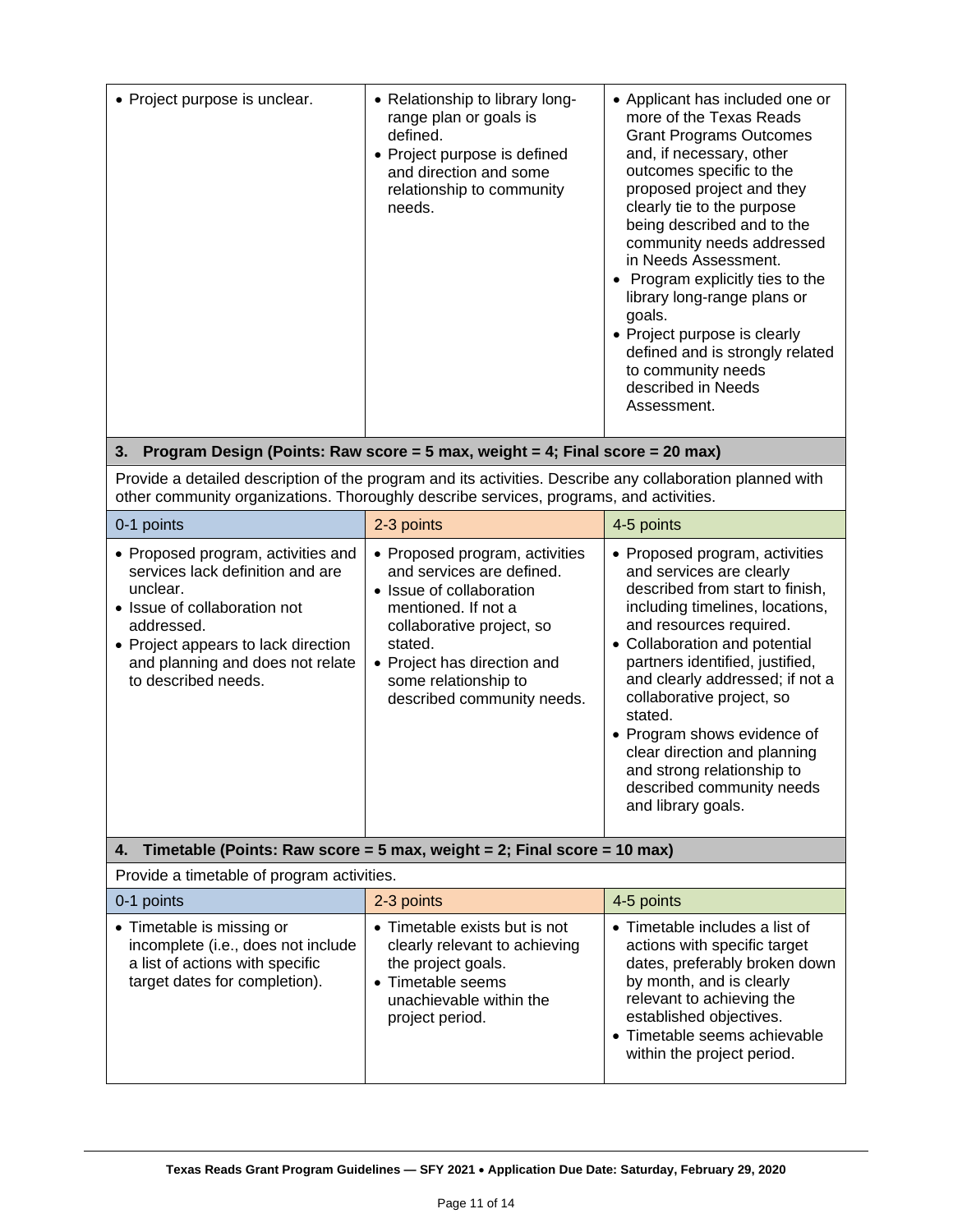#### **5. Evaluation (Points: Raw score = 5 max, weight = 2; Final score = 10 max)**

Applicants set achievable, measurable outcomes, and present a reasonable method to collect data. Applicants present a method to count users of the services, as well as measure the effectiveness of the service.

**Note:** Some projects lend themselves to outcomes-based evaluation (OBE) better than others. TSLAC strongly encourages the use of OBE, but we do not require it for proposals, and points should not be deducted from strong evaluation plans that use outputs instead of outcomes when it is reasonable not to employ OBE.

| 0-1 points                                                                                                                                                                                                                       | 2-3 points                                                                                                                                                                                                                            | 4-5 points                                                                                                                                                                                                      |
|----------------------------------------------------------------------------------------------------------------------------------------------------------------------------------------------------------------------------------|---------------------------------------------------------------------------------------------------------------------------------------------------------------------------------------------------------------------------------------|-----------------------------------------------------------------------------------------------------------------------------------------------------------------------------------------------------------------|
| • Does not set outcomes for the<br>program.<br>• Does not describe how<br>anticipated outcomes will be<br>measures.                                                                                                              | • Sets anticipated outcomes for<br>the program but they do not<br>clearly relate to project.<br>• Some description of how<br>anticipated outcomes will be<br>measured.                                                                | • Clearly describes anticipated<br>outcomes that relate to the<br>project.<br>• Clearly describes how the<br>anticipated outcomes will be<br>measured.                                                          |
| • Does not set achievable or<br>measurable outcomes.<br>• Does not present a method to<br>collect data.<br>• Does not provide information on<br>how users of service will be<br>counted or its<br>impact/effectiveness on users. | • Method to collect data<br>provided but is not clear.<br>• Provides some information on<br>how users of service will be<br>counted or its<br>impact/effectiveness on<br>users, but it does not seem to<br>relate clearly to project. | • Method to collect data is<br>provided that clearly relates to<br>project.<br>• Provides a clear and well-<br>planned method to count<br>users of service and impact/<br>effectiveness of service<br>provided. |

#### **6. Budget (Points: Raw score = 5 max, weight = 4; Final score = 20 max)**

#### Provide a detailed budget and justify budgeted costs.

| 0-1 points                                                                                                                                           | 2-3 points                                                                                                                                                                                                                                                                                                                     | 4-5 points                                                                                                                                                                                                                                                                                 |  |
|------------------------------------------------------------------------------------------------------------------------------------------------------|--------------------------------------------------------------------------------------------------------------------------------------------------------------------------------------------------------------------------------------------------------------------------------------------------------------------------------|--------------------------------------------------------------------------------------------------------------------------------------------------------------------------------------------------------------------------------------------------------------------------------------------|--|
| • Budget table is incomplete.<br>• Provides no narrative description<br>(justification), beyond the budget<br>column, of how funds will be<br>spent. | • Budget table is complete.<br>• Budget narrative description<br>exists but does not clearly<br>relate to the project and<br>sources for costs are not<br>stated.<br>• Items listed in the budget<br>description do not match<br>those in the budget form.<br>• Costs do not seem<br>reasonable and description is<br>unclear. | • Budget table is complete and<br>clearly describes how the<br>dollars will be used for the<br>project.<br>• Clearly identifies source of<br>stated costs and justification<br>for their reasonableness.<br>• Items listed in the budget<br>description match those in the<br>budget form. |  |
| 7. Extra Points - Up to 5 Extra Points                                                                                                               |                                                                                                                                                                                                                                                                                                                                |                                                                                                                                                                                                                                                                                            |  |
| Awarded if project is a new program (less than two years in operation) for the applicant library.                                                    |                                                                                                                                                                                                                                                                                                                                |                                                                                                                                                                                                                                                                                            |  |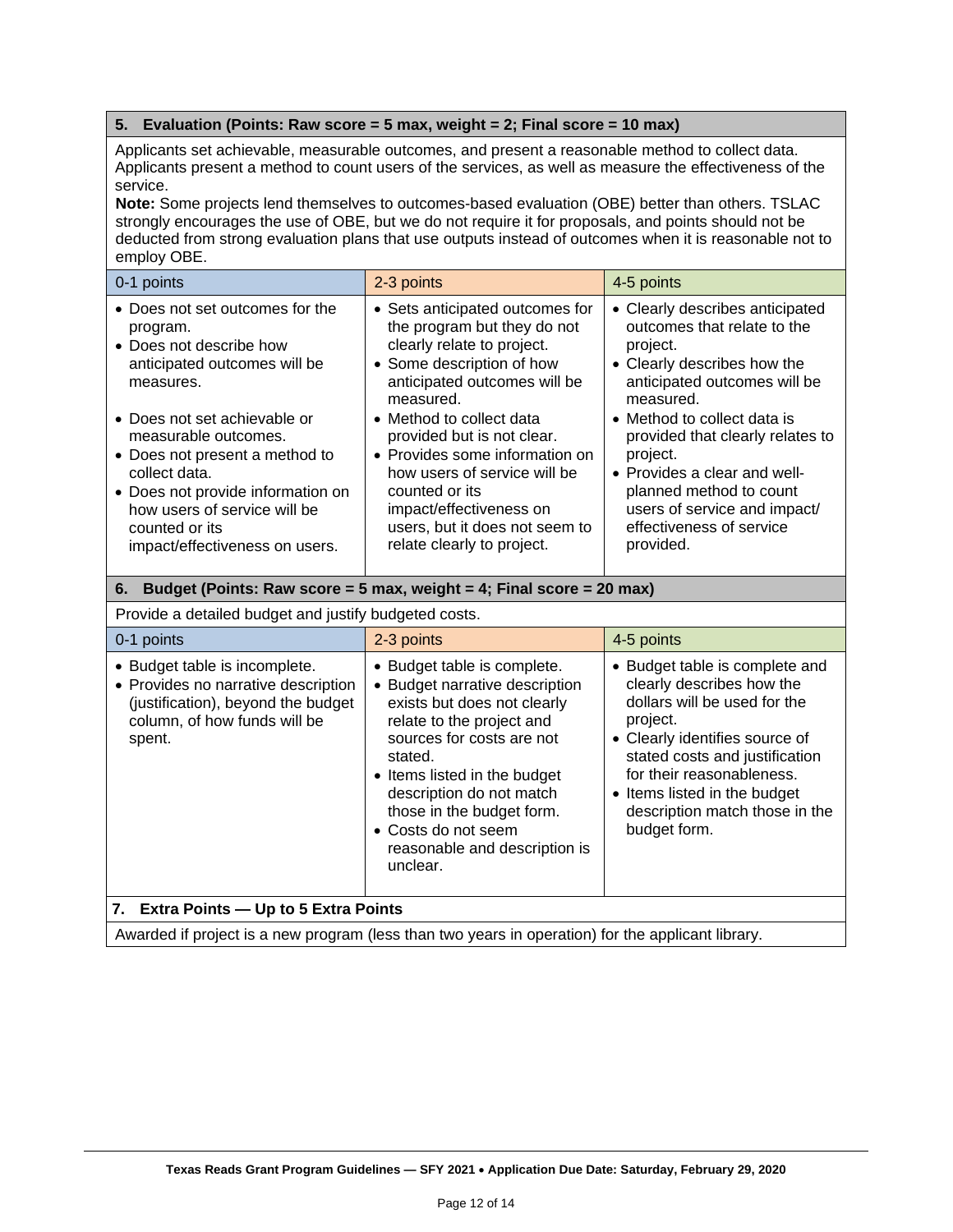# <span id="page-12-0"></span>**F. Award Administration Information**

## **Notice of Award**

Applicants will be notified of the grant review panel's recommendations via e-mail. The notification will include the applicant rankings, panel recommendation, panel comments and scores relevant to respective applications, and protest procedures, which are also included in this notice.

The panel recommendations will be submitted to the Texas State Library and Archives Commission at its August meeting for consideration and approval. Once the awards have been approved, successful applicants will receive instructions on how to proceed and mandatory training required for all TSLAC competitive grant recipients.

## **Protest Procedure — Texas State Library and Archives Commission, 13 TAC §2.55**

- (a) An aggrieved person who is not satisfied with a decision, procedure, or service received from the staff of the Texas State Library and Archives Commission or who is an actual or prospective bidder, grantee, or contractor aggrieved in connection with a solicitation, evaluation, or award may file a protest with the Director and Librarian in accordance with this rule.
- (b) A protest must be submitted to the Director and Librarian within 21 days after the person knows or should have known of the matter which is protested. The Director and Librarian has the discretion to allow a protest filed after 21 days if the protestant shows good cause for the late filing or if the protest raises an issue significant to the general policies and procedures of the commission.
- (c) The protestant shall mail or deliver a copy of the protest to all interested persons. The Director and Librarian will furnish a list of interested persons to a protestant. For protests of a competitive selection (bid, contract, or grant), interested persons shall include all persons who have submitted a bid, proposal, or application.
- (d) A protest must be in writing and identified as a protest under this section, and contain the following:
	- (1) A description of the protestant's interest in the matter
	- (2) The issue(s) to be resolved and remedy(s) requested
	- (3) The protestant's argument supporting the protest, including a statement of relevant facts and applicable law, specifying the statutes, rules, or other legal authority alleged to have been violated
	- (4) The protestant's affirmation that facts set forth in the protest are true
	- (5) A certification that a copy of the protest has been mailed or delivered to all interested persons
- (e) Upon receipt of a protest conforming to the requirements of this section, the commission shall not proceed with the solicitation, award, or contract until the protest is resolved, unless the Director and Librarian makes a written determination that delay would harm the substantial interests of the state.
- (f) The Director and Librarian has the authority to decide, settle, or resolve the protest and will make a written determination. The Director and Librarian may solicit written responses to the protest from other parties. The Director and Librarian shall inform the protesting party and other interested parties by letter of his determination, and how to appeal the determination to the commission.
- (g) An interested party may appeal the determination of the Director and Librarian. An appeal must be in writing and conform to paragraphs (1) - (3) of this subsection:
	- (1) The appeal must be received in the office of the Director and Librarian no later than 15 days after the date the determination is mailed to interested parties;
	- (2) A copy of the appeal must be mailed or delivered by the appealing party to all interested parties and contain a certification of mailing or delivery;
	- (3) The appealing party must state whether or not an opportunity is requested to make an oral presentation to the commission in open meeting.
- (h) The Director and Librarian shall refer the matter to the commission for their consideration at an open meeting.